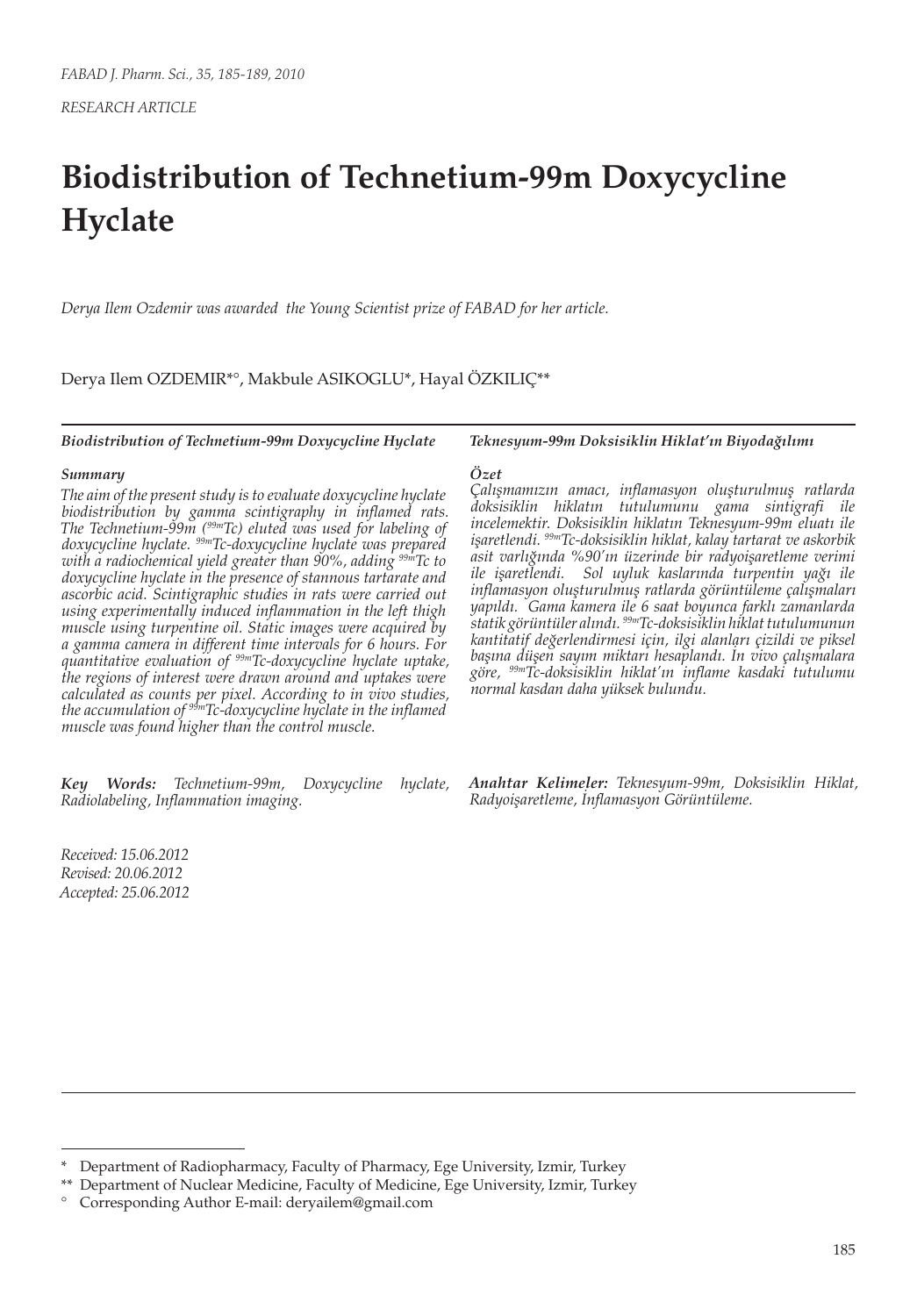# **INTRODUCTION**

Inflammation is a complex tissue reaction to any kind of injury, in order to bring serum molecules and cells of the immune system to the damaged site. Although different factors lead to injury such as living microbes (bacteria, fungi, viruses), traumatism, physical and chemical agents, the mechanisms of the appearance of inflammations are similar. Infection simply means "contamination with microorganisms". Despite the great strides in management of infectious diseases, infections remain among the most frequently encountered and costly causes of deaths and diseases worldwide, particularly in the developing countries. Timely diagnosis could help in instituting effective treatment and reduce the morbidity and mortality.

In a severely immunosuppressed patient, there can be an infection without any inflammation. Also there can be an inflammation without any infection, since the reaction of the tissues is triggered by products of tissue injury.

Because of the conventional imaging techniques such as radiological techniques including computed tomography (CT), nuclear magnetic resonance (NMR) and ultrasonography (US) are based on important anatomic alterations, they are not able to detect infection and inflammation foci in early phases of development. In contrast, nuclear medicine scintigraphic imaging techniques are based on pathophysilogical and pathobiological changes which occur earlier in the infection process. When anatomical changes are not yet apparent, infection and inflammation foci can be visualized in early phases with scintigraphic imaging techniques. Over the past years, several radiopharmaceuticals have been developed for infectious and noninfectious inflammatory diseases imaging. Today  $^{67}$ Ga scintigraphy  $^{99m}$ Tc-nanocolloid,  $^{111}$ In and  $^{99m}$ Tc in vitro in vivo labeled leukocytes and monoclonal antigranulocyte antibodies are widely available for this purpose. Most of these methods are localizing both bacterial and sterile inflammation.

Doxycycline hyclate is a well-known broad-spectrum tetracycline antibiotic obtained through modification of the oxytetracycline molecule. It has bacteriostatic activity against a wide variety of microorganisms, including aerobic and anaerobic Gram-positive and Gram-negative bacteria, chlamydiae, rickettsiae and mycoplasmas. It exerts bacteriostatic effect by inhibiting the bacterial protein synthesis due to the disruption of transfer RNA and messenger RNA at the ribosomal sites.

The aim of the present study is to evaluate radiolabeled doxycycline hyclate biodistribution by gamma scintigraphy in inflamed rats.

## **MATERIALS and METHODS**

Doxycycline hyclate was obtained from AppliChem (Germany). Stannous tartarate purchased from Sigma-Aldrich (USA) and ascorbic acid was purchased from Sigma-Aldrich (United Kingdom). 99mTc-pertechnetate was obtained from the daily milking of a <sup>99</sup>Mo/<sup>99m</sup>Tc-generator (Nuclear Medicine Department of Ege University). Radioactive samples were counted in a counting unit (Atomlab 100 Dose Calibrator Biodex Medical Systems).

# **Radiolabeling of Doxycycline Hyclate**

Doxycycline hyclate was chosen due to its broad spectrum activity against both gram positive and gram negative bacteria. Optimum radiolabeling conditions were investigated with different concentrations of reducing and antioxidant agents. Ready to use kit was prepared by the specified amounts of doxycycline hyclate, stannous tartarate and ascorbic acid. The kit was reconstituted with 0.2 mL<sup>99m</sup>Tc solution having an activity of 370 MBq.

## **Radiochemical Purity**

Radiochemical purity of <sup>99m</sup>Tc-doxycycline hyclate was checked by thin layer chromatography (TLC) using Instant thin layer chromatography silica gel (ITLC-SG) plates as the stationary phases and acetone and acetonitrile/water/trifluoroacetic acid  $(ASN/W/TFA)$   $(50/25/1.5)$  as the mobile phases. The radioactivity on plates was measured using a TLC scanner (Bioscan AR 2000) and% radiochemical purity (RP) of  $99m$ Tc- doxycycline hyclate was calculated from the following equation by subtracting from 100 the sum of measured impurities percentages.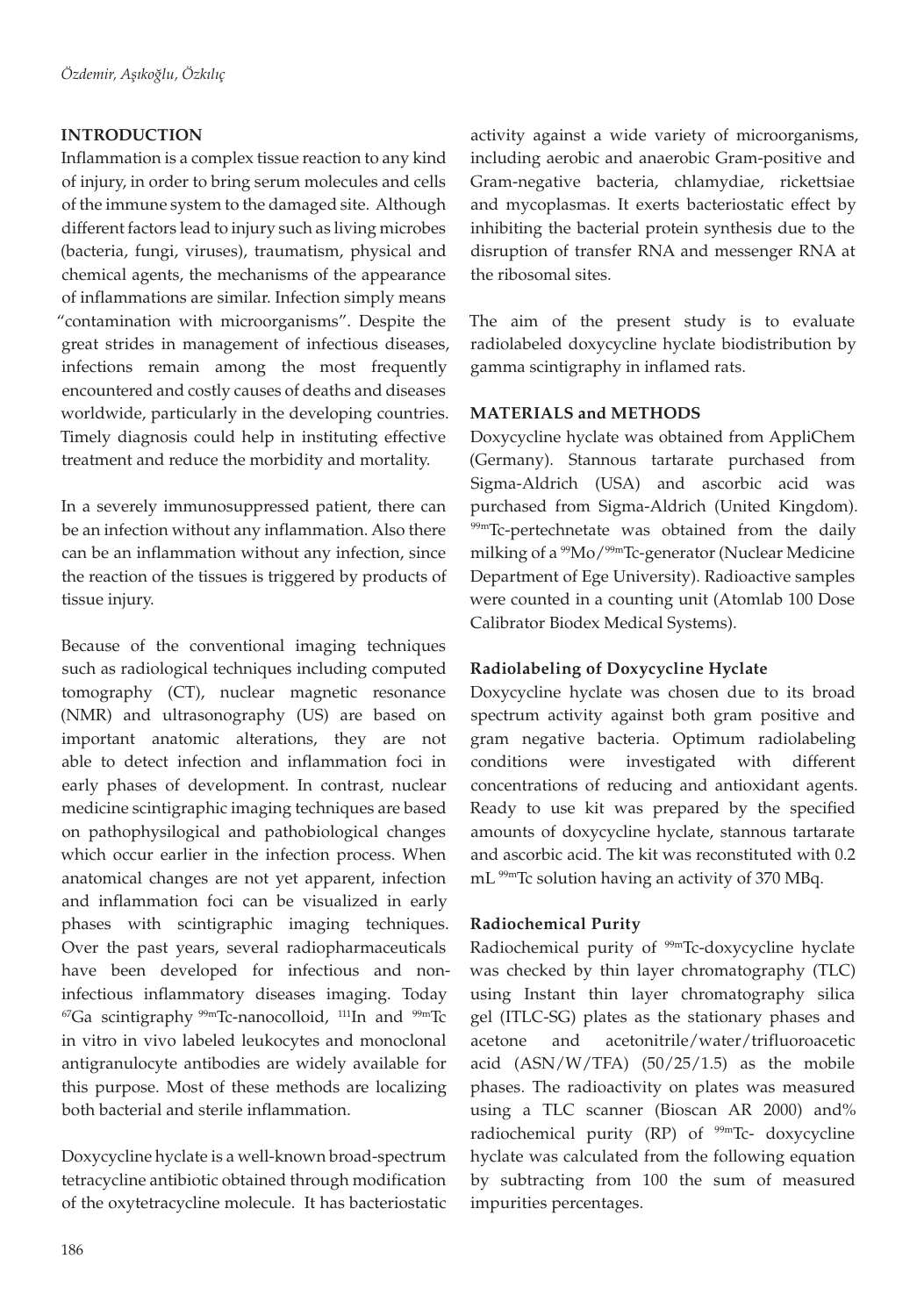% RP=  $100 - (\%$  Free + % Hydrolyzed/reduced 99mTc-pertechnetate)

### **Stability of 99mTc- doxycycline hyclate**

After labeling doxycycline hyclate with  $99mTc$ , the preparation was left at room temperature for six hours. The labeling stability of <sup>99m</sup>Tc-doxycycline hyclate was evaluated by TLC studies every hour.

#### **Animal Gamma Scintigraphy Studies**

Experiments were performed on rats according to a protocol approved by Ethical Committee for Animal Research, University of Ege (Registration number: 2010-37, 2010). Wistar rats (200-250 g) were anesthetized by a mixture of Ketamine/Xylazin. Inflammation process was induced by direct injection of 0.2mL turpentine oil into the left thigh muscles of 6 rats. The right thigh muscles were used as controls. After 24h, 3.7 MBq 99mTc-doxycycline hyclate injected in to the tail veins of the rats and accumulation of the tracer in inflamed areas were assessed by gamma scintigraphy studies at different time intervals after the injections (0, 1h, 2h, 3h, 4h, and 5h).

#### **Statistical analysis**

The means and standard deviations were calculated on Microsoft Excel. *t-*test was used to determine statistical significance. Differences at the 95% confidence level (p<0.05) were considered significant.

#### **RESULTS**

Using the described protocol, doxycycline hyclate were labeled with labeling efficiency of  $96\% \pm 2\%$ . In ITLC system, using acetone as the mobile phase,



Figure 1. Stability of <sup>99m</sup>Tc-doxycycline hyclate.

free 99mTc-pertechnetate moved with the solvent front (Rf=1), while  $^{99m}$ Tc-doxycycline hyclate and hydrolyzed/reduced<sup>99m</sup>Tc-pertechnetate remained at the spotting point. Reduced hydrolyzed technetium was determined by using ASN/W/TFA (50/25/1.5) as the mobile phase where the reduced hydrolyzed technetium remained at the point of spotting (Rf=0) while free  $\frac{99m}{2}$ TcO<sub>4</sub> and  $\frac{99m}{2}$ Tc- doxycycline hyclate moved with the solvent front (Rf=1).

During incubation at room temperature, the data did not show significant differences between the samples investigated for the stability studies up to 6h. The results for the radiochemical purity and stability of the 99mTc- doxycycline hyclate are shown in Figure 1.

According to scintigraphy studies,  $99m$ Tc-doxycycline hyclate remained at the inflamed thigh muscle during the whole experiment. Table 1 shows target to background ratios obtained from region of interest (ROI) analysis of 99mTc-doxycycline hyclate at different time intervals after injection.

Ratios of 2.57±1.54, 3.18±1.26, 4.55±2.61, 3.69±2.24, 3.64±2.60 of the target/no-target show that there was a significant uptake of <sup>99m</sup>Tc-doxycycline hyclate by

**Table 1.** Target, No- Target and Target/ No Target Ratios from ROI Analysis of <sup>99m</sup>Tc-doxycycline hyclate at different time intervals (Values expressed as the mean  $\pm$  sd (n=6 rats), p<0.05)

| <b>Time After Injection</b> | <b>Inflamed Thigh Muscle</b><br>(Target) | <b>Control Thigh Muscle</b><br>(No-Target) | Ratio<br>Target/No-Target |
|-----------------------------|------------------------------------------|--------------------------------------------|---------------------------|
| $\theta$                    | $0.25 \pm 0.11$                          | $0.17{\pm}0.06$                            | $1,55\pm0.85$             |
|                             | $1,06\pm0,37$                            | $0.41 \pm 0.19$                            | $2,57+1,54$               |
| 2                           | $0.75 \pm 0.25$                          | $0.28 \pm 0.15$                            | $4,55\pm2,61$             |
| 3                           | $0.89 \pm 0.32$                          | $0,28\pm0,15$                              | $4,55\pm2,61$             |
| $\overline{4}$              | $0.79 \pm 0.79$                          | $0,27\pm0,14$                              | $3,69\pm2,24$             |
| 5                           | $0.69 \pm 0.69$                          | $0.22 \pm 0.06$                            | $3,64\pm2,60$             |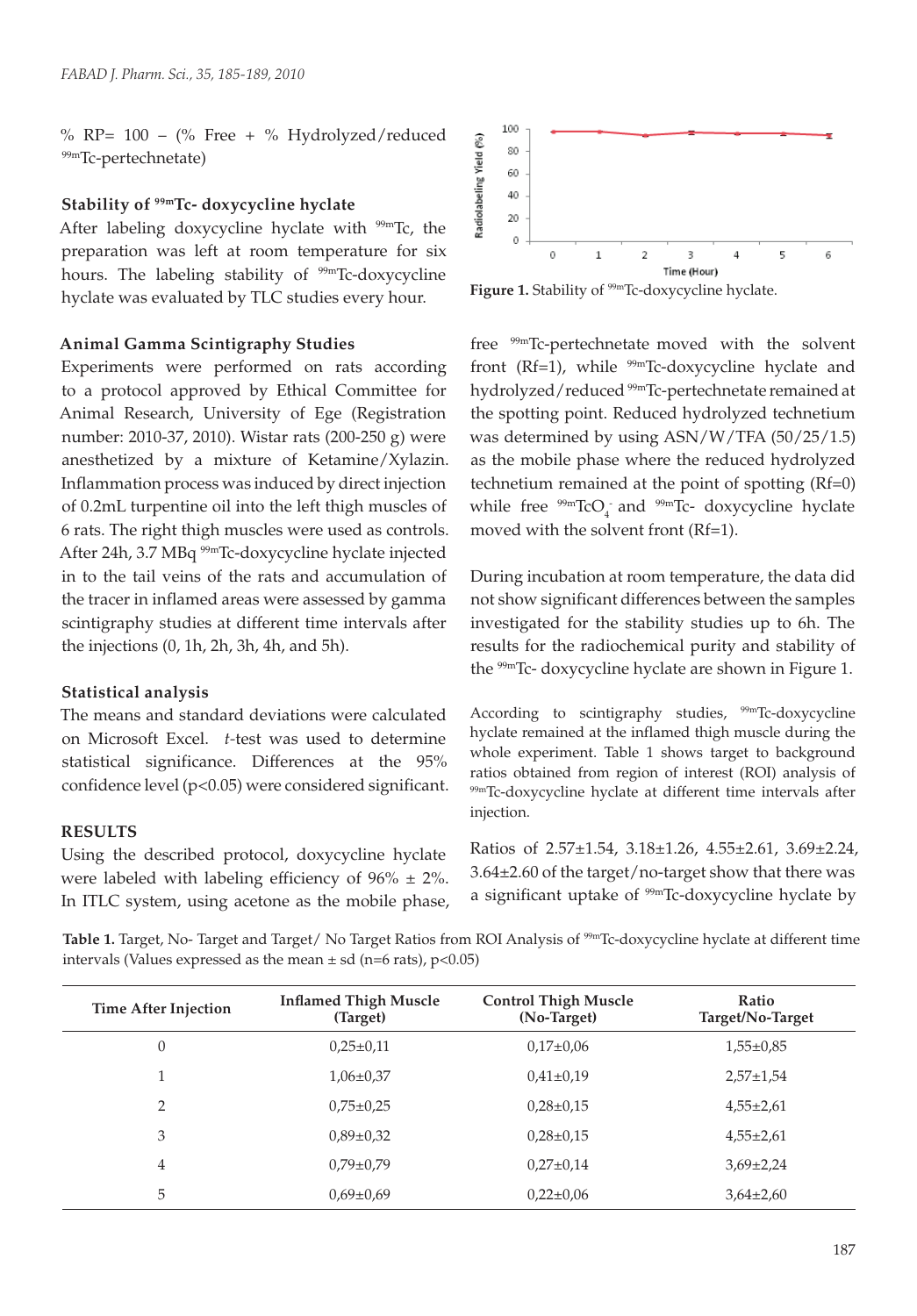

**Figure 2.** Sintigrams of left thigh muscle's inflamed rats up to five hours after injection.

the inflammation site. As can be seen in Figure 2, the accumulations of 99mTc-doxycycline hyclate in the inflamed muscles were found higher than the control muscles. The uptake of <sup>99m</sup>Tc-doxycycline hyclate until five hours after injection is shown in Figure 2.

# **DISCUSSION**

In this study, doxycycline hyclate was labeled with 99mTc with high radiolabeling yield over 90%. The results obtained in this work demonstrated that the labeled product was stable at room temperature up to six hours.

Our studies in rats indicated, rapid distribution of 99mTc-doxycycline hyclate throughout the body and greater uptake by the inflamed muscle than of the control. As shown in Table 1, during the experiments, target/no-target ratios indicated that the labeled product remained at the inflammation site. This observation can probably be explained by the hypothesis that, the increased blood flow and vascular permeability at the inflammation site would increase the drug uptake.  $99m$ Tc-doxycycline hyclate may be applied for the inflammation imaging.

# **CONCLUSION**

In this study, labeling of doxycycline hyclate was performed, using stannous tartarate as a reducing agent. The resulting complex is stable and labeling yield is maintained over 90% up to six hours. This radiopharmaceutical showed grater uptake in the inflamed muscle which is high enough to

be distinguished from the background tissue. These promising characteristics make our new radiopharmaceutical a suitable agent for diagnosis of the inflamed foci. Our studies with <sup>99mT</sup>cdoxycycline hyclate to distinguish between infection and inflammation foci will be published in the near future.

## **ACKNOWLEDGMENTS**

This study was supported by The Scientific and Technological Research Council of Turkey (Tubitak-110 S 229). The authors would like to acknowledge the support of T.R. Prime Ministry, State Planning Organization Foundation Grant Project Number: 09DPT001 for the TLC Scanner. Also the authors thank to Ege University Nuclear Medicine Department technicians for their technical assistance in experiments on the animals.

## **REFERENCES**

- 1. Abdelhamid HE, Magda E. Inflammation. In: Abdelhamid HE, editor. The Pathophysiological Basis of Nuclear Medicine 2<sup>th</sup> edition. Verlag Berlin Heidelberg: Springer; 2006.
- 2. Conny JL, Otto CB, Wim JGO, Marjo TPV, Jos WMM. Scintigraphic detection of infection and inflammation:new developments with special emphasis on receptor interaction. European Journal of Nuclear Medicine 5: 535-546, 1998.
- 3. Simone OFD, Cristiano FS, David LN, Josep MC, Valbert NC. Technetium-99m Ceftizoxime Kit Preparation. Brazilian Archives of Biology and Technology 45: 89-96, 2005.
- 4. Huub JJM, Rennen OC, Boerman WJGO, Frans HMC. Imaging infection/inflammation in the new millennium. European Journal of Nuclear Medicine 28: 241-252, 2001.
- 5. Crudo JL, Ferro FG, Hnatowich D, Jenhangir M, Körösi L, Mikolajczak R, Narasimhan DVS, Pauwels EKJ, Poramatikul N, Ramamoorthy N, Souto PB, Widjaksana W, Zhifu L. Development of kits for 99mTc radiopharmaceuticals for infection imaging. IAEA-TECDOC-1414. Vienna : IAEA, 2004.
- 6. Becker W. The contribution of nuclear medicine to the patient with infection. European Journal of Nuclear Medicine 22: 1195-1211, 1995.